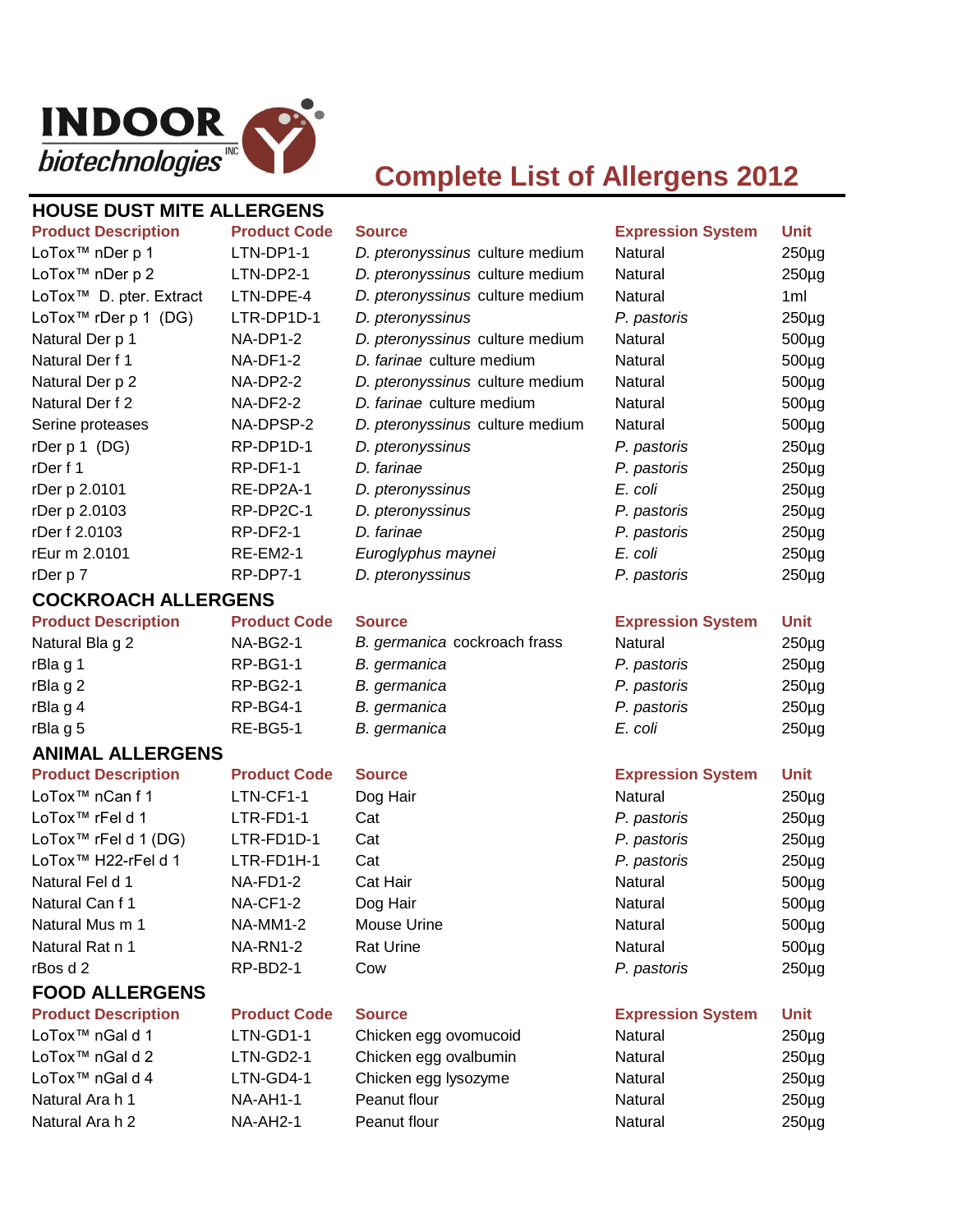| Natural Ara h 6              | NA-AH6-1            | Peanut flour                      | Natural                  | $250\mug$   |
|------------------------------|---------------------|-----------------------------------|--------------------------|-------------|
| Shrimp Tropomyosin           | NA-STM-1            | Raw Shrimp                        | Natural                  | $250\mug$   |
| rApi g 1                     | <b>RE-AG1-1</b>     | Celery                            | E. coli                  | $250\mug$   |
| rDau c $1.2$                 | RE-DC1-1            | Carrot                            | E. coli                  | $250\mug$   |
| rMal d 1.8                   | RE-MD1-1            | Apple                             | E. coli                  | $250\mug$   |
| <b>MOLD ALLERGENS</b>        |                     |                                   |                          |             |
| <b>Product Description</b>   | <b>Product Code</b> | <b>Source</b>                     | <b>Expression System</b> | Unit        |
| Natural Asp r 1              | <b>NA-AR1-2</b>     | Aspergillus restrictus            | Natural                  | $500\mug$   |
| (Asp f 1 homologue)          |                     |                                   |                          |             |
| rAlt a 1                     | RE-AA1-1            | Alternaria alternata              | E. coli                  | $250\mug$   |
| <b>POLLEN ALLERGENS</b>      |                     |                                   |                          |             |
| <b>Product Description</b>   | <b>Product Code</b> | <b>Source</b>                     | <b>Expression System</b> | <b>Unit</b> |
| Natural Amb a 1              | NA-AAR1             | Ambrosia artemisiifolia - Ragweed | Natural                  | $250\mug$   |
| LoTox™ rBet v 1a             | LTR-BV1A-1          | Betula verrucosa - Birch          | E. coli                  | $250\mug$   |
| LoTox <sup>™</sup> rPh1 p 1  | LTR-PP1-1           | Phleum pratense - Timothy         | E. coli                  | $250\mug$   |
| LoTox <sup>™</sup> rPh1 p 5a | LTR-PP5A-1          | Phleum pratense - Timothy         | E. coli                  | $250\mug$   |
| rBet $\vee$ 2                | <b>RE-BV2-1</b>     | Betula verrucosa - Birch          | E. coli                  | $250\mug$   |
| rPhl p 2                     | <b>RE-PP2-1</b>     | Phleum pratense - Timothy         | E. coli                  | $250\mug$   |
| rPhl p 6                     | RE-PP6-1            | Phleum pratense - Timothy         | E. coli                  | $250\mug$   |
| rPhI p 7                     | RE-PP7-1            | Phleum pratense - Timothy         | E. coli                  | $250\mug$   |
| rOle e 1                     | <b>RP-OE1-1</b>     | Olea europea - Olive              | P. pastoris              | $250\mug$   |
|                              |                     |                                   |                          |             |

**\*For full product specifications, paste the product code into the search function on our website: www.inbio.com**